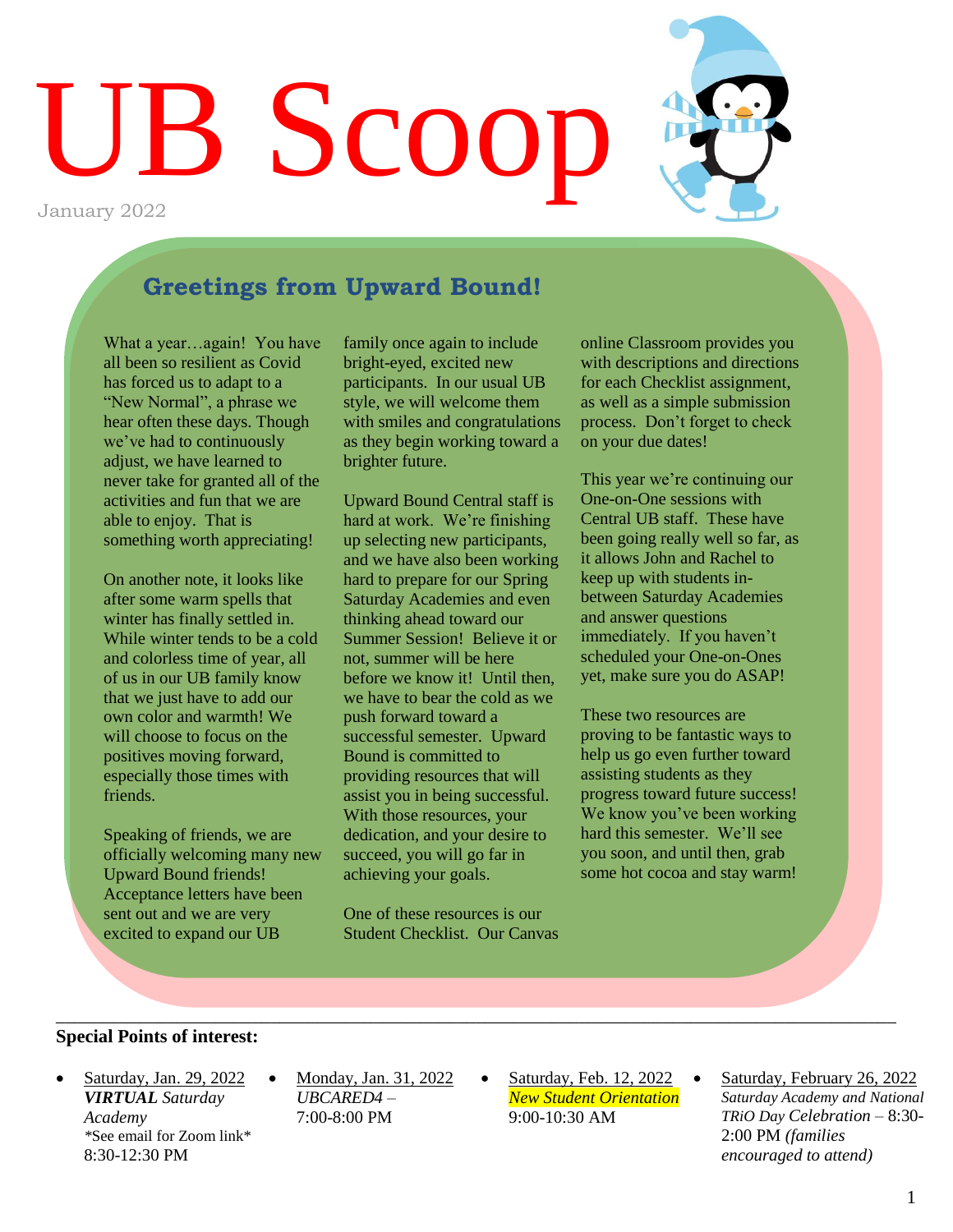| In this Issue:                           |                |
|------------------------------------------|----------------|
| Looking to the Future<br>-College Visits | $\overline{2}$ |
| <b>UPDATE</b> re: Saturday<br>Academy    | 3              |
| 2022 UB Summer<br><b>T-Shirt Contest</b> | $\overline{4}$ |
| <b>Job Shadow/Work Study</b>             | 4              |
| <b>Important Dates</b>                   | 5              |
|                                          |                |

## **Looking to the Future**

### **-College Visits**

Juniors and Seniors are a busy crowd. They are keeping up with their grades, playing sports, being active in clubs and organizations, etc. While all of this is going on, they are also working hard to prepare for the next step: College!

All the way back in Summer 2019, Seniors were working on choosing which colleges they would eventually apply to. Though research was conducted extensively, it can be very difficult to know if a school is the right choice until we actually walk the campus and see first-hand what it is like. That's exactly what these students did.

Rachel, who coordinates the college visits, polled Seniors to see which colleges students were most interested in visiting. The top three most popular choices were then selected. A lot of planning and organization took place, and off we went!

#### University of Missouri – Columbia (MIZZOU)

Our first college visit was to the University of Missouri-Columbia in Columbia, MO. Students got to see some of the newest changes at the University with a great walking tour of the campus. We also had a very informative meeting with their Student Support Services program (a college-level TRIO program). Before heading home, we found some time to enjoy a local ice-cream treat.



#### University of Central Missouri

Two days later, we ventured down to Warrensburg, MO to see the University of Central Missouri campus. It was a rainy, chilly day but we still had a great tour of the campus. and the group got a lot of good information about this University.



#### University of Nebraska-Lincoln

Finally, our last college visit was to the University of Nebraska-Lincoln in Lincoln, NE. We started the day with a visit to the University's Natural History Museum and learned a lot! We continued on to a presentation and tour of the campus. We had a great tour, even though we got caught in the rain. At least it was at the tail-end of our tour. Overall students had an enjoyable visit.

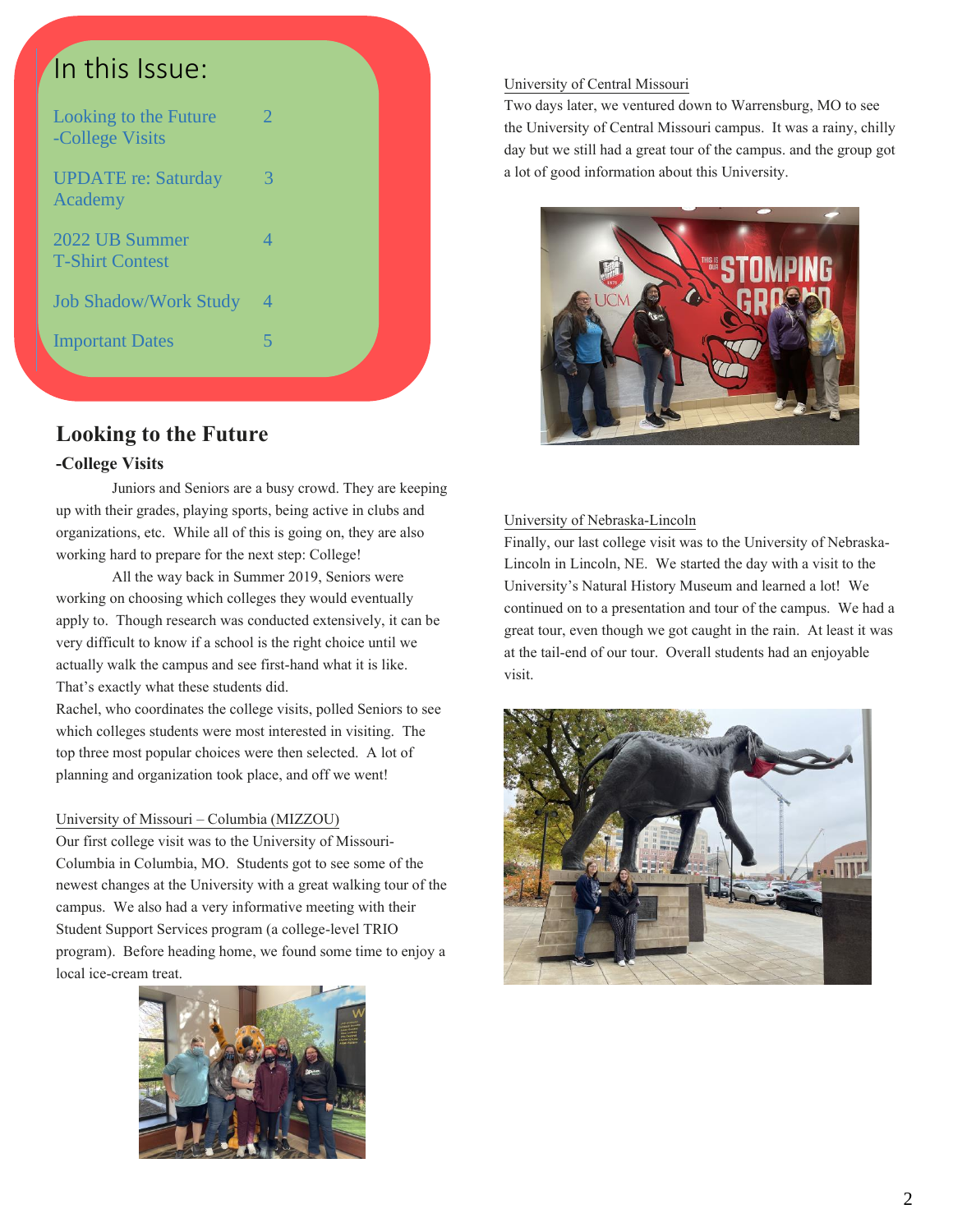

# **READ ALL ABOUT IT!!!**

# Upward Bound UPDATE!

Dear Upward Bound students and families,

Upon review of the most recent infection rate information related to the Covid-19 virus in Northwest Missouri, Upward Bound Central staff has decided, for the safety of our students and families, to move to a Virtual platform for our January Saturday Academy on the 29<sup>th</sup>. We have determined that it would most benefit students to hold the Saturday Academy virtually rather than canceling the session altogether. It is our hope that by keeping everyone safe by not risking a large gathering that would have the potential to increase spread of the virus, that we will be able to continue Upward Bound activities in-person for the rest of the semester.

All continuing and new students are expected to attend the Saturday Academy, regardless of format. Our schedule will remain the same; the Saturday Academy will begin at 8:30 AM. If any student is unable to attend, please fill out an Absence Form and submit to John via email. See your email for the Zoom link for the Saturday Academy.

Upward Bound staff will be sending the Zoom link to all students via email a day or two before the Saturday Academy, to make sure it is easy to locate.

NEW STUDENTS: The New Student Orientation is being RESCHEDULED. We will gather in-person (while maintaining social distancing) on Saturday, February 12<sup>th</sup> on the Northwest Campus. Please make sure to still attend our January Saturday Academy, as you are considered current Upward Bound students. Below are the details for New Student Orientation:

> Upward Bound New Student Orientation – Parent(s)/Guardian(s) must attend Saturday, February 12<sup>th</sup>, 2022 9:00 AM Garrett-Strong, 2550 (building behind the Administration Building parking lot) Northwest Campus

We want to thank you all for understanding that the safety of our Upward Bound family is of great importance. We look forward to seeing all of you soon! If you have any questions regarding the virtual Saturday Academy or the New Student Orientation, do not hesitate to contact us at 660-562-1638 or email [jvanderpool@nwmissouri.edu.](mailto:jvanderpool@nwmissouri.edu)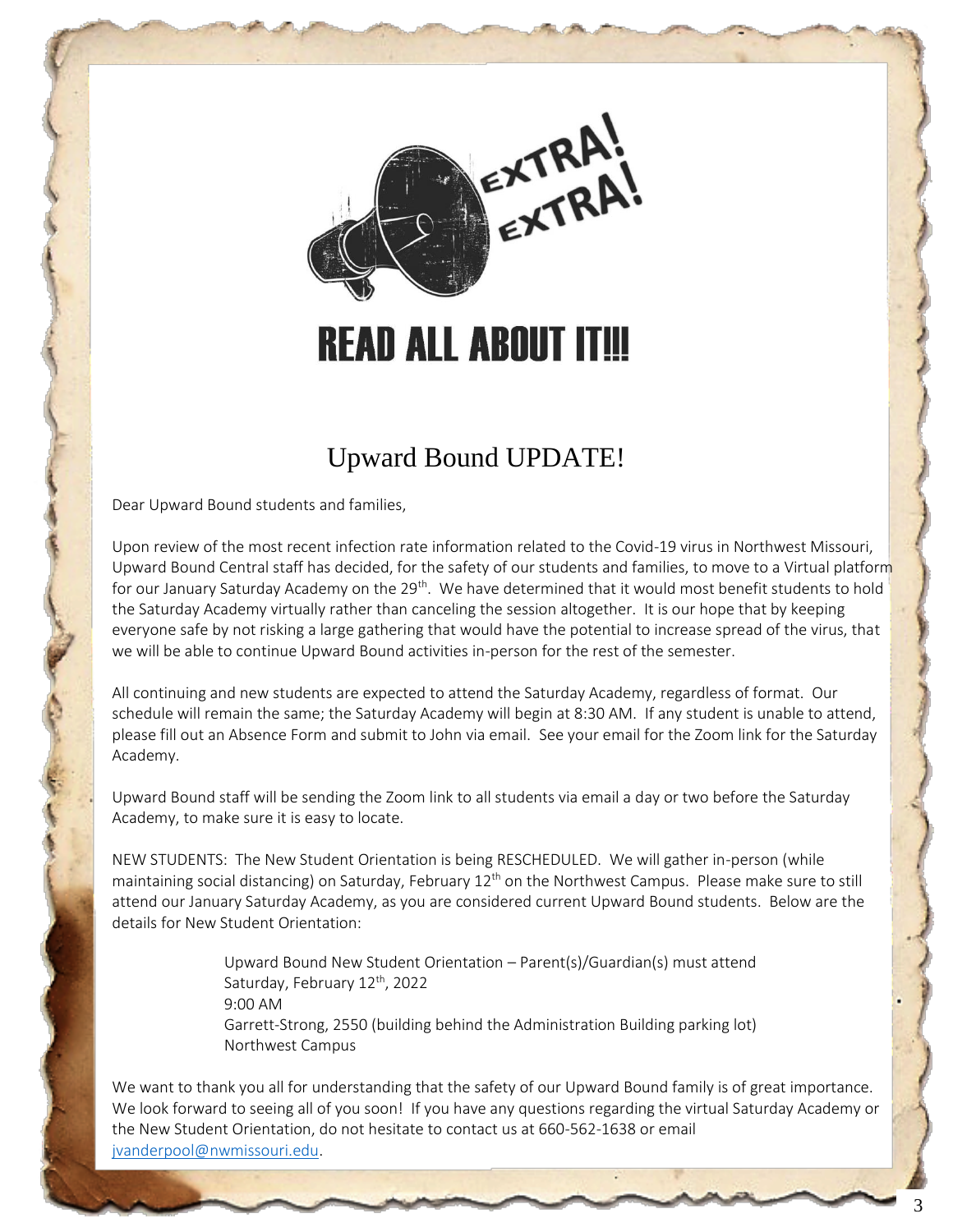# 2022 T-Shirt DESIGN CONTEST

The Winner Receives **\$50**!!!

## Deadline to submit entries is **Saturday, February 26**.

- The design must be a maximum of 3 colors and must be for one side of a shirt.
- Screen Print Only.
- Design entries must be submitted in JPEG format only (no hand drawings accepted).
- Voting will take place within the month of March.
- Winning design will be announced March 26 at our Saturday Academy.

 $\mathbf{B}$ 

If you have questions, please contact Rachel or John.

# Job-Shadow/Work-Study Summer 2022

Sophomores, Juniors, and Seniors that have participated in at least one summer session are eligible to apply for a Job-Shadow or Work-Study experience during our 2022 Summer Session.

Applications are on the UB Website. The due date to submit applications is **February 26, 2022**. Contact Rachel with any questions.